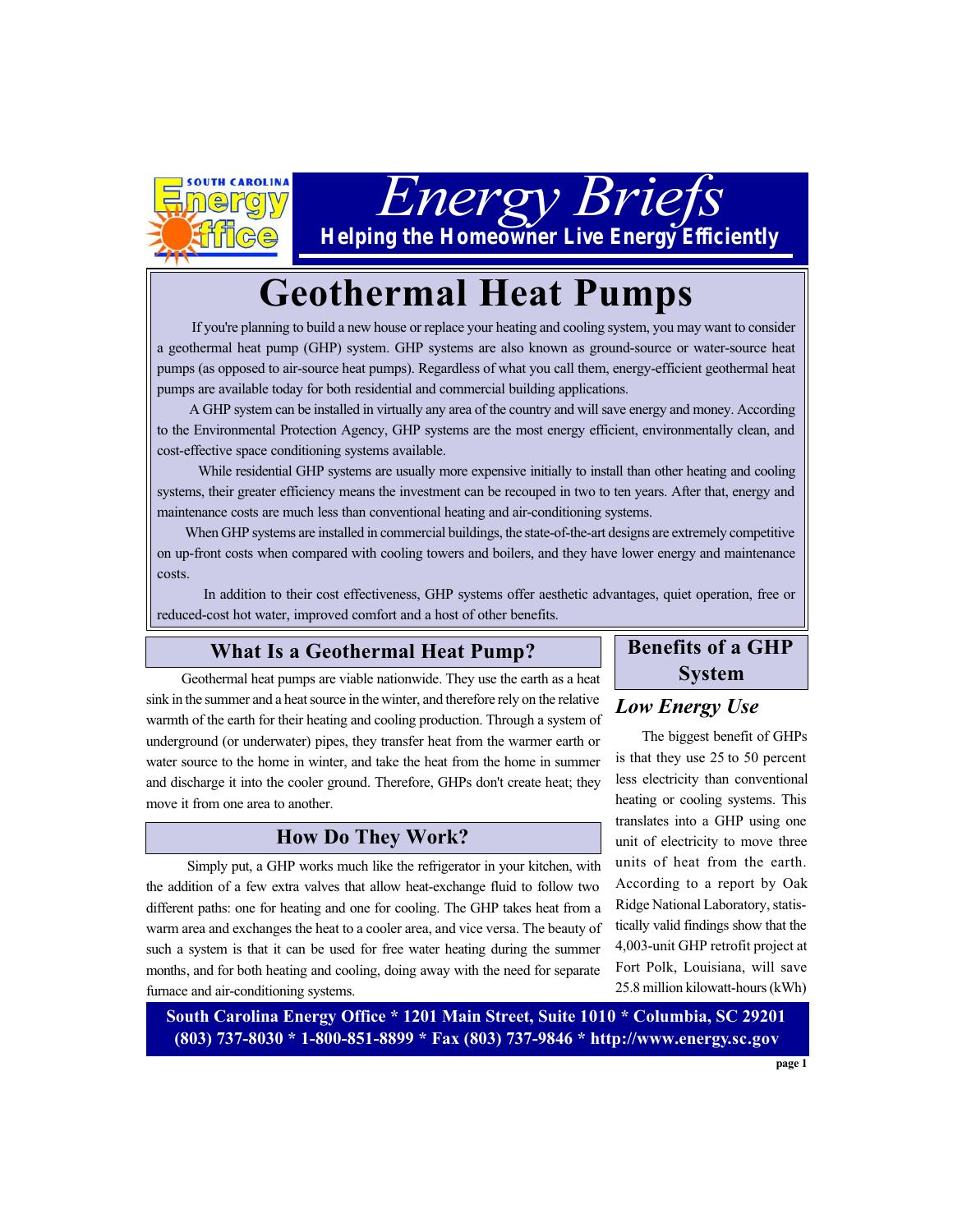in a typical meteorological year, or 32.5 percent of the pre-retrofit whole-community electrical consumption. This translates to an average annual savings of 6,445 kWh per housing unit. In addition, 100 percent of the whole-community natural gas previously used for space conditioning and water heating (260,000 therms) will be saved. In housing units that were all-electric in the pre-retrofit period, the GHPs were found to save about 42 percent of the pre-retrofit electrical consumption for heating, cooling and water heating.

#### *Free or Reduced-Cost Hot Water*

 Unlike any other heating and cooling system, a geothermal heat pump can provide free hot water. A device called a "desuperheater" transfers excess heat from the heat pump's compressor to the hot water tank. In the summer, hot water is provided free; in the winter, water heating costs are cut roughly in half.

#### *Year-Round Comfort*

 While producing lower heating bills, geothermal heat pumps are quieter than conventional systems and improve humidity control. These features help explain why customer surveys regularly show high levels of user satisfaction, usually well over 90 percent.

#### *Design Features*

Geothermal heat pump systems allow for design flexibility and can be installed in both new and retrofit situations. Because the hardware requires less space than that needed by conventional HVAC systems, the equipment rooms can be greatly scaled down in size, freeing space for productive use.

 And, geothermal heat pump systems usually use the existing ductwork in the building and provide simultaneous heating and cooling without the need for a four-pipe system.

#### *Low Environmental Impact*

 Because a GHP system is so efficient, it uses a lot less energy to maintain comfortable indoor temperatures. This means that less energy - often created from burning fossil fuels - is needed to operate a GHP. According to the EPA, geothermal heat pumps can reduce energy consumption and corresponding emissions by up to 44 percent compared to air-source heat pumps, and up to 72 percent compared to electric resistance heating with standard air-conditioning equipment.

#### *Low Maintenance*

 According to a study completed for the Geothermal Heat Pump Consortium (GHPC), buildings/homes with GHP systems had average total maintenance costs ranging from 6 to 11 cents per square foot, or about one-third that of conventional systems. Because the workhorse part of the system the piping - is underground or underwater, there is little maintenance required. Occasional cleaning of the heat exchanger coils and regular changing of the air filters are about all the work necessary to keep the system in good running order.

# *Zone Heating and Cooling for Buildings*

 These systems provide excellent "zone" space conditioning. With this, different areas of the building can be heated or cooled to different temperatures simultaneously. For example, GHP systems can easily move heat from computer rooms (which need constant cooling) to the perimeter walls for winter heating in commercial buildings. School officials like the flexibility of heating or cooling just auditoriums or gymnasiums for special events - rather than the entire school.

#### *Durability*

Because GHP systems have relatively few moving parts, and because those parts are sheltered inside a building, they are durable and highly reliable. The underground piping often carries warranties of 25 to 50 years, and the GHPs often last 20 years or more.

## *Reduced Vandalism*

GHPs usually have no outdoor compressors or cooling towers, so the potential for vandalism is eliminated.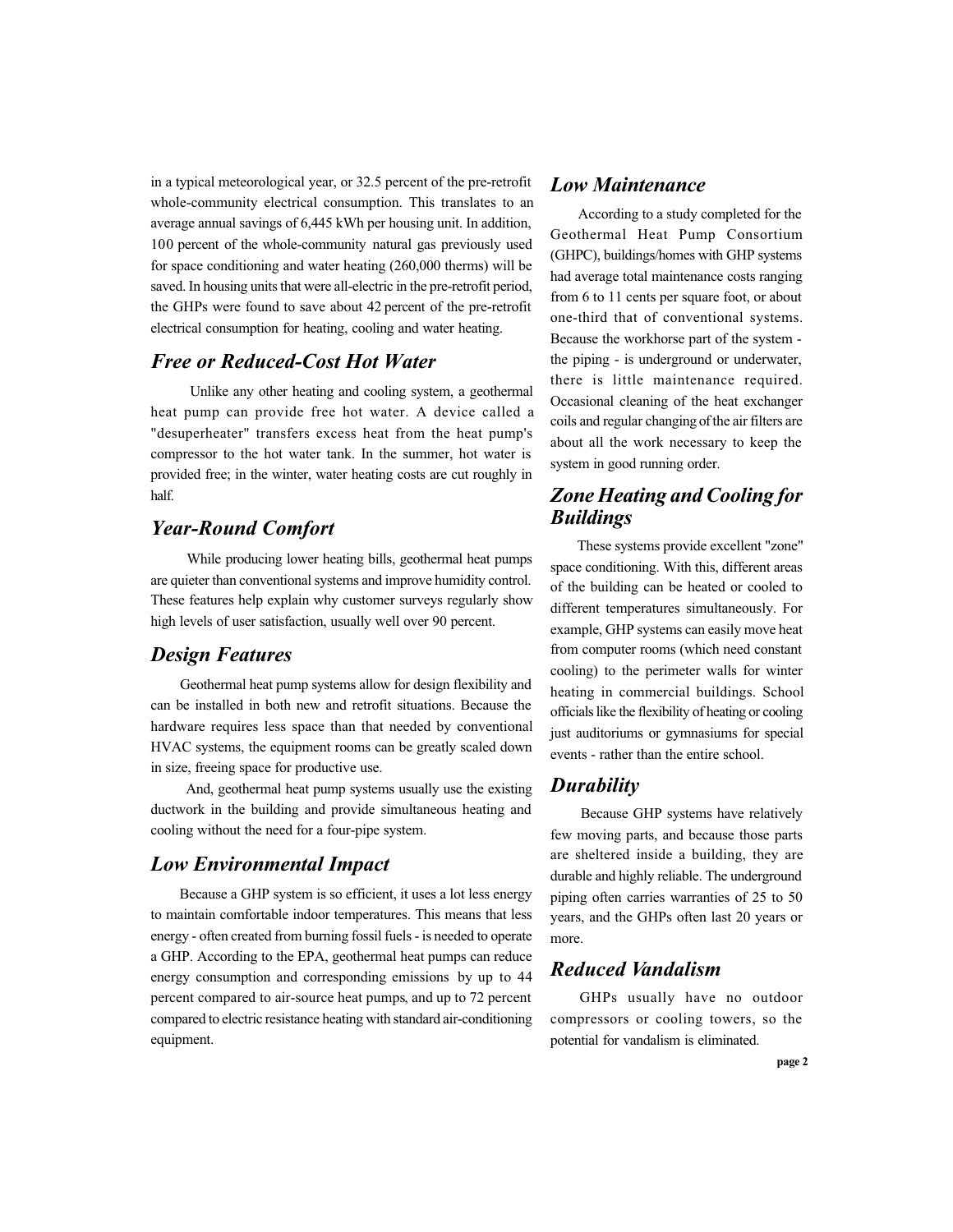#### **Installation**

 Because of the technical knowledge and equipment needed to properly install the piping, GHP system installations are not a do-ityourself project.

To find a qualified installer, call the South Carolina Energy Office, your local utility company, the International Ground Source Heat Pump Association (IGSHPA - see Source List) or the Geothermal Heat Pump Consortium (GHPC - see Source List) for their listing of qualified installers in your area. Installers should be certified and experienced. Ask for references, especially from owners of systems that are several years old, and check them.

# **How GHPs Are Labeled**

 GHP efficiency is rated in two ways. The Coefficient of Performance (COP) and Energy Efficiency Rating (EER) are measures of heating and cooling efficiency, respectively.

 Manufacturers of high-efficiency geothermal heat pumps voluntarily use the EPA ENERGY STAR® label on qualifying equipment and related product literature. If you are purchasing a geothermal heat pump and are uncertain whether it meets ENERGY STAR® qualifications, ask for an efficiency rating of at least 2.8 COP or 13 EER.

# **Financing a GHP System**

 Many geothermal heat pump systems carry the U.S. Department of Energy (DOE) and EPA ENERGY STAR® label. ENERGY STAR®-labeled equipment can now be financed with special ENERGY STAR® loans from banks and other financial institutions. The goal of the loan program is to make ENERGY STAR® equipment easier to purchase, so these loans were created with attractive terms such as lower interest rates, longer repayment periods, or both. Ask your contractor about ENERGY STAR® loans or call the ENERGY STAR® toll-free hotline at 1-888-STAR-YES for a list of financing options.

 Homeowners should also check with their utility and ask if they offer any rebates, financing, or special electric rate programs. Another way to help finance the purchase of a GHP system is to roll the cost into an "energy-efficient mortgage" that would cover this and other energy-saving improvements to the home. Banks and mortgage companies can provide more information on these loans.

 These mortgages can create positive cash flow from the start. Say that installing a geothermal heat pump system adds \$25 per month to the mortgage. However, because a GHP system is so efficient, it will save more than \$30 per month in energy costs.

# **Install a GHP and Forget about High Energy Bills**

 With a geothermal heat pump system, you'll experience greater indoor comfort, lower energy bills, and a system that provides heating, cooling, and hot water for many trouble-free years to come.

# **How Does a GHP System Work?**

The ground heat exchanger in a GHP system is made up of a closed- or open-loop pipe system. Most common is the closed loop, in which high-density polyethylene pipe is buried horizontally at four to six feet deep or vertically at 100 to 400 feet deep. These pipes are filled with an environmentally-friendly antifreeze/water solution that acts as a heat exchanger. In winter, the fluid in the pipes extracts heat from the earth and carries it into the building. In the summer, the system reverses and takes heat from the building and deposits it into the cooler ground.

The air delivery ductwork distributes the heated or cooled air through the house's ductwork, just like conventional systems. The box that contains the indoor coil and fan is sometimes called the air handler because it moves house air through the heat pump for heating or cooling. The air handler contains a large blower and a filter just like conventional air conditioners.

# *Types of GHP Systems*

There are four basic types of ground loop systems. Three of these, horizontal, vertical and pond/lake, are closed-loop systems. The fourth type of system is the open-loop option. Which one of these is best depends on the climate, soil conditions, available land, and local installation costs at the site. All of these approaches can be used for residential and commercial building applications.

**page 3**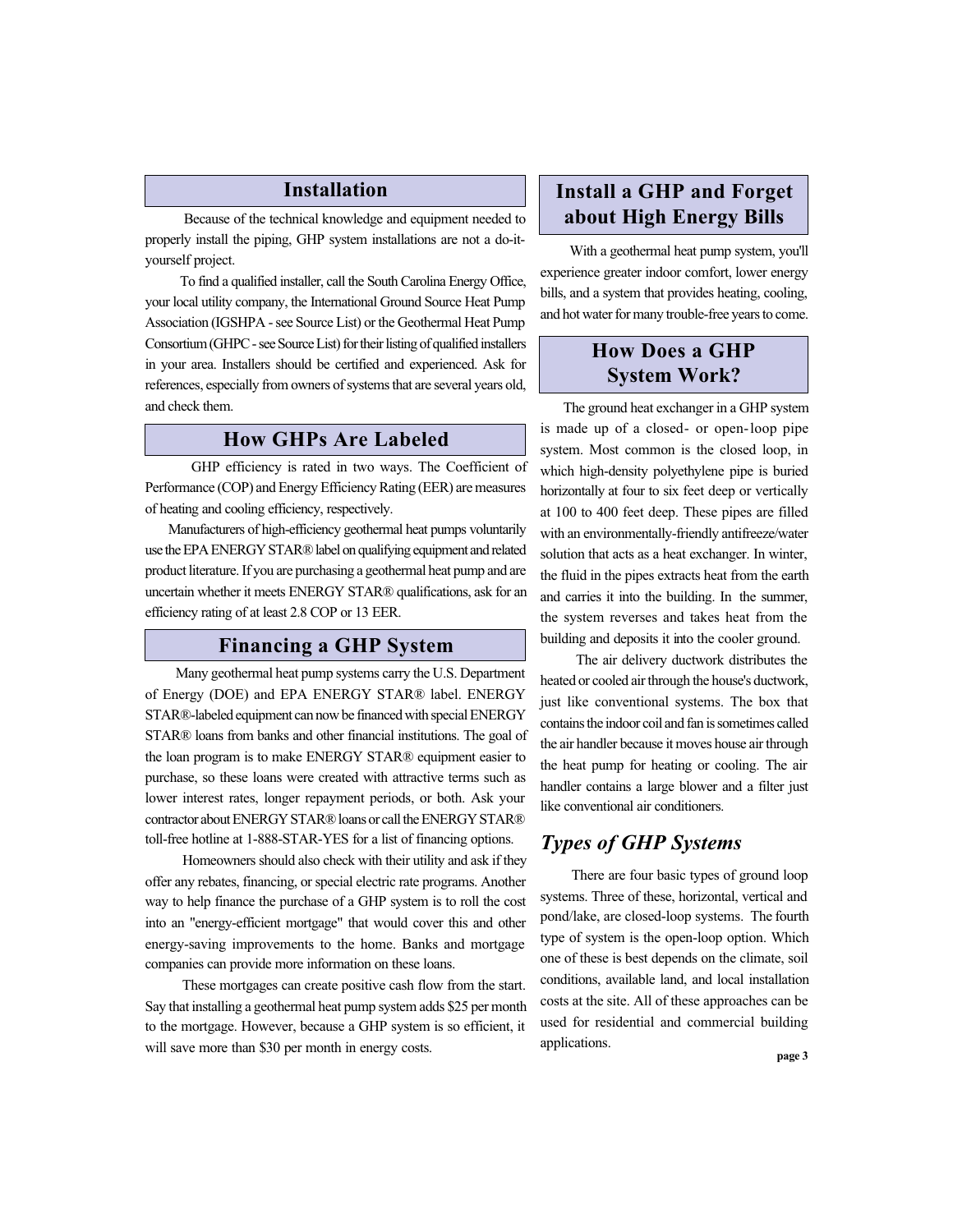# **Closed-Loop Systems**

#### *Horizontal*

This type of installation is generally most cost-effective for residential installations, particularly for new construction where sufficient land is available. It requires trenches at least four feet deep. The most common layouts either use two pipes, one buried at six feet and the other at four feet, or two pipes placed side-by-side at five feet in the ground in a two-foot wide trench. Or, the Slinky™ method of looping pipe allows more pipe in a shorter trench, which cuts down on installation costs and makes horizontal installation possible in areas it would not be with conventional horizontal applications.



#### *Vertical*

 Large commercial buildings and schools often use vertical systems because the land area required for horizontal loops would be prohibitive. Vertical loops are also used where the soil is too shallow for trenching, and they minimize the disturbance to existing landscaping. For a vertical system, holes (approximately four inches in diameter) are drilled about 20 feet apart and 100 to 400 feet deep. Into these holes go two pipes that are connected at the bottom with a U-bend to form a loop. The vertical loops are connected with horizontal pipe (i.e., manifold), placed in trenches and connected to the heat pump in the building.

#### *Pond/Lake*

 If the site has an adequate water body, this may be the lowest cost option. A supply line pipe is run underground from the building to the water and coiled into circles at least eight feet under the surface to prevent freezing. The coils should only be placed in a water source that meets minimum volume, depth and quality criteria.

# Pond/ Lake

Vertical

## **Open-Loop Systems**

 This type of system uses well(s) or surface body water as the heat exchange fluid that circulates directly through the GHP system. Once it has circulated through the system, the water returns to the ground through the well, a recharge well, or surface discharge. This option is obviously practical only where there is an adequate supply of relatively clean water, and all local codes and regulations regarding groundwater discharge are met.



**page 4**